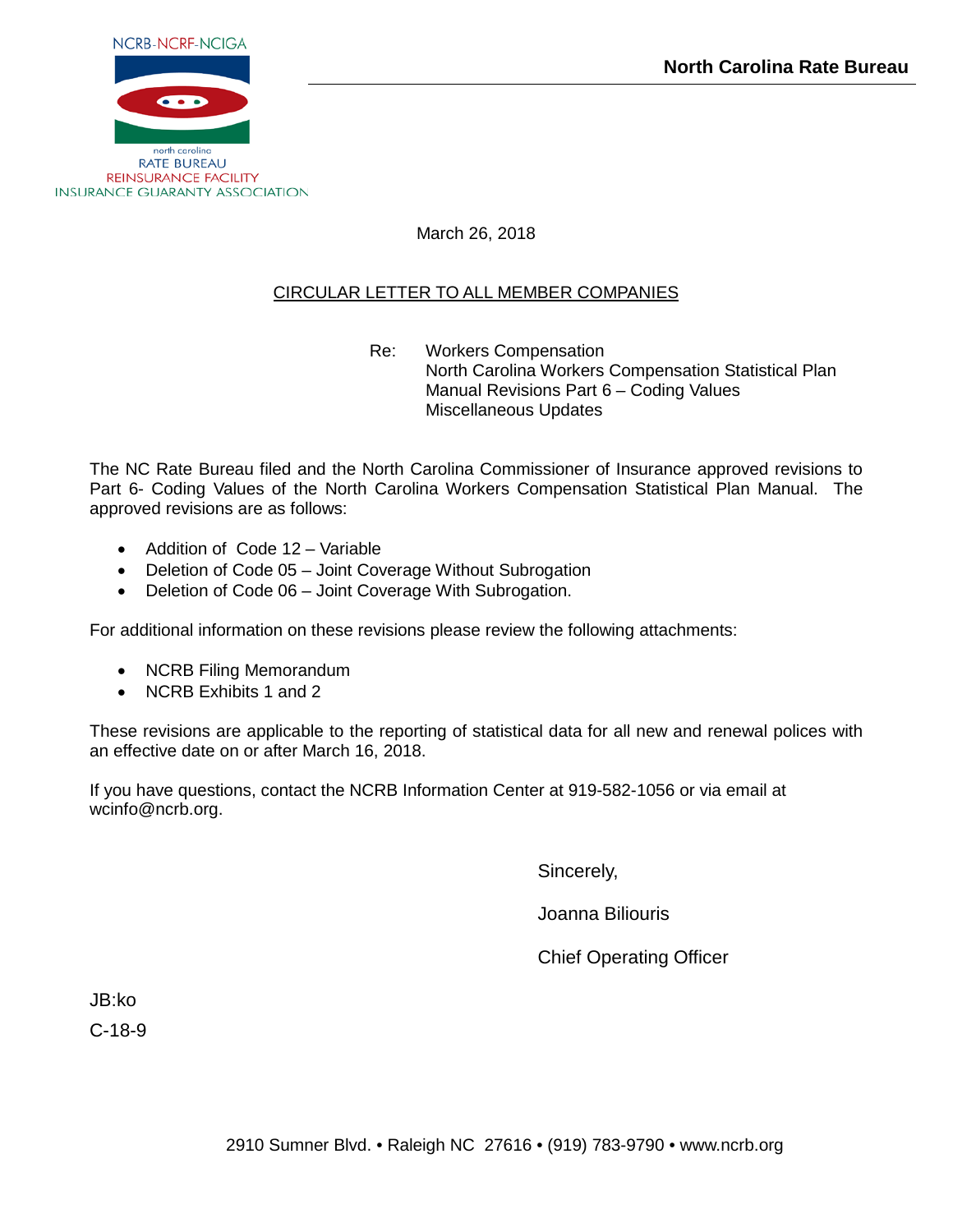#### **FILING MEMORANDUM**

#### **RE: Revisions to North Carolina Statistical Plan Manual Part 6 – Coding Values Miscellaneous Updates**

#### **PURPOSE**

This filing revises Part 6 of the North Carolina Statistical Plan Manual (NCSPM) by adding a new code for Basis of Deductible Calculation and deleting two obsolete codes for Type of Recovery – Loss Conditions. The specific changes are as follows:

#### **Add New Code:**

Add Code 12, *Variable – As per ASWG decision to allow flexibility for reporting deductible programs not otherwise defined*, to Part 6 – Coding Values, F. Deductible Type Code Conditions, 2. Basis of Deductible Calculation

#### **Delete Obsolete Codes:**

Delete Codes 05– *Joint Coverage Without Subrogation* and Code 06 – *Joint Coverage With Subrogation* from Part 6 – Coding Values, L. Loss Conditions, 3. Type of Recovery

#### **BACKGROUND**

A review of the North Carolina Statistical Plan Manual (NCSPM) revealed that Code 12 Variable, needed to be added to Part 6.F.2 of the NCSPM. The Basis of Deductible Calculation Code 12 allows carriers to report variable data for deductible programs that are not otherwise defined. This edit is available for carriers reporting deductible data using the WCPOLS format for the reporting of policy data. This code is also available for carriers reporting unit statistical data using the WCSTAT format.

Also discovered during the review of the NCSPM, were two, Type of Recovery – Loss Condition codes that were previously eliminated from the WCSTAT format for the reporting of unit statistical data. The NCSPM will be updated to reflect the elimination of these codes which have been identified as obsolete.

#### **PROPOSAL**

The changes being proposed for the NCSPM are the addition of Code 12 - *Variable* in Part 6.L.3, and the elimination of Code 05 *Joint Coverage Without Subrogation* and Code 06 *Joint Coverage With Subrogation* from Part 6.L.3 of the NCSPM.

#### **IMPACT**

There is no premium impact for the proposed changes to the NCSPM.

#### **IMPLEMENTATION**

Upon approval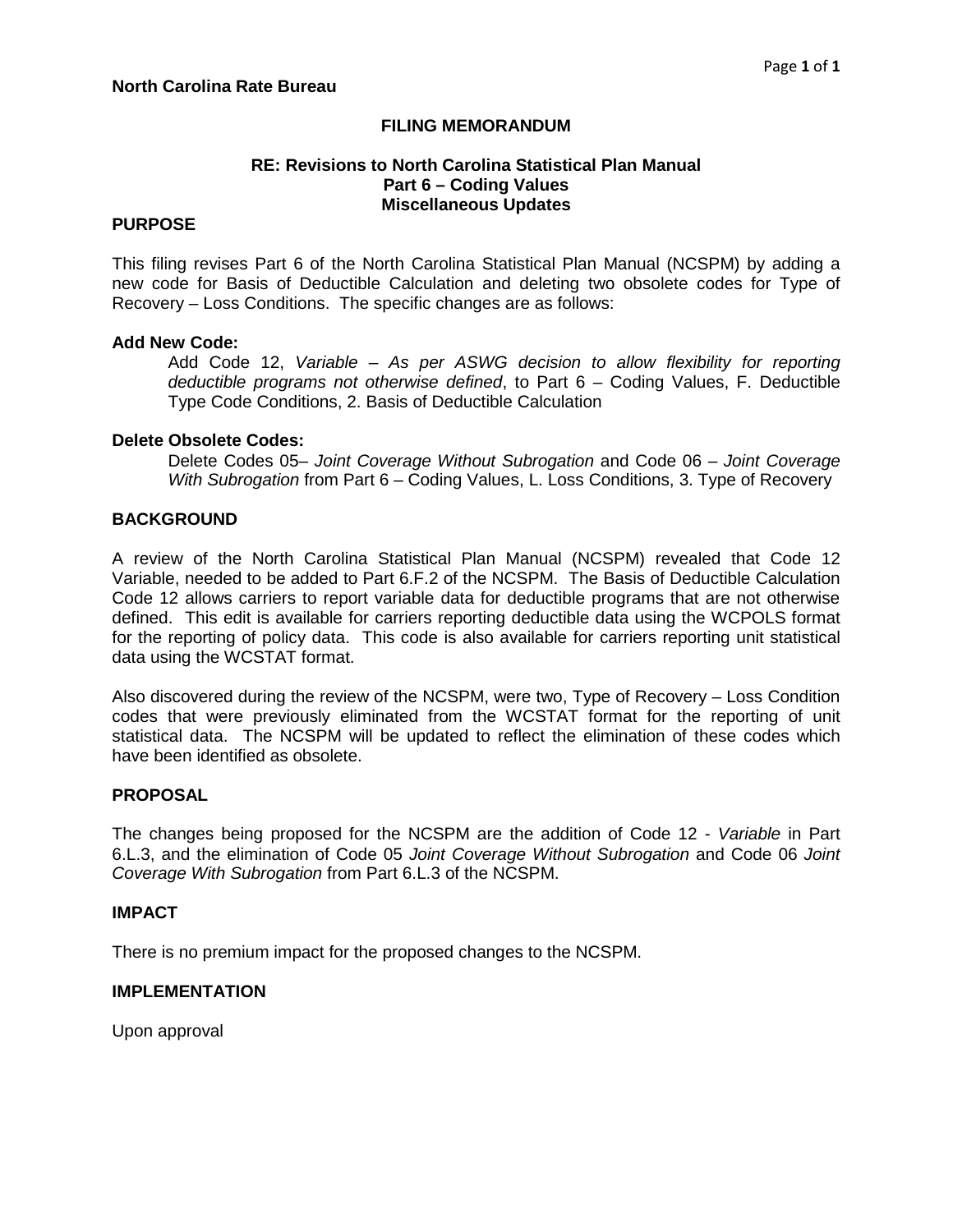### **North Carolina Statistical Plan Manual**

### **Part 6 - Coding Values**

# **F. Deductible Type Code**

The two digit numeric code that indicates the type of losses subject to the deductible and the basis of the deductible applied to the policy.

### **2. Basis of Deductible Calculation Code**

| Code | <b>Description</b>                                                |
|------|-------------------------------------------------------------------|
| 00   | No Deductible Applies                                             |
| 01   | Per Claim                                                         |
| 02   | Per Accident                                                      |
| 03   | Per Policy (Aggregate)                                            |
| 06   | <b>Coinsurance Only</b>                                           |
| 09   | Per Policy and Accident (Aggregate)                               |
| 10   | Per Claim and Policy (Aggregate)                                  |
| 12   | Variable- As per ASWG decision to allow flexibility for reporting |
|      | deductible programs not otherwise defined                         |